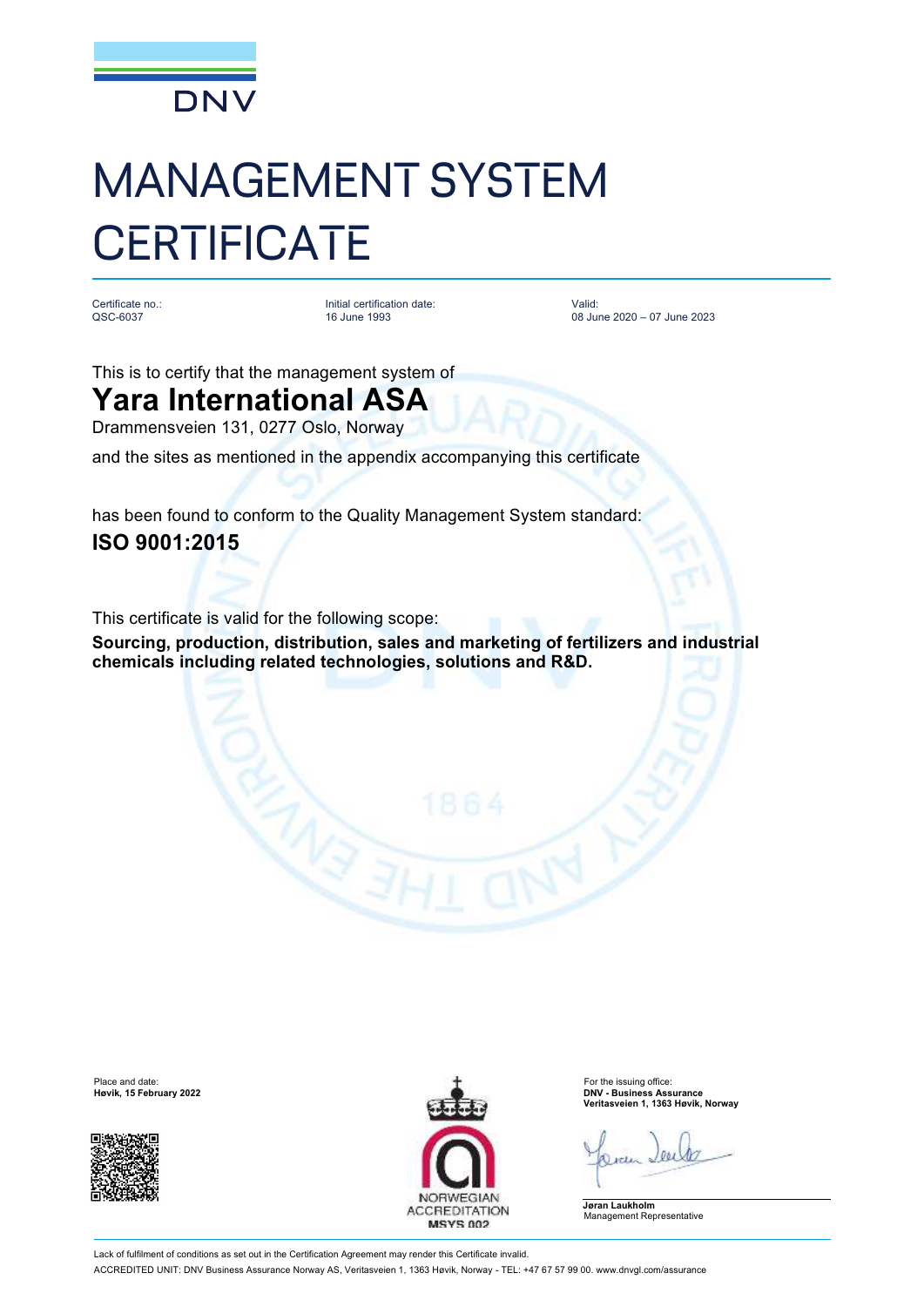

Certificate no.: QSC-6037 Place and date: Høvik, 15 February 2022

# **Appendix to Certificate**

## **Yara International ASA**

Locations included in the certification are as follows:

| <b>Site Name</b>                                                         | <b>Site Address</b>                                                            | <b>Site Scope</b>                                                                                                                                                                                                                                                                                                                                                                                    |
|--------------------------------------------------------------------------|--------------------------------------------------------------------------------|------------------------------------------------------------------------------------------------------------------------------------------------------------------------------------------------------------------------------------------------------------------------------------------------------------------------------------------------------------------------------------------------------|
| Yara International ASA                                                   | Drammensveien 131, 0277 Oslo, Norway                                           | Sourcing, production, distribution, sales and<br>marketing of fertilizers and industrial<br>chemicals including related technologies,<br>solutions and R&D.                                                                                                                                                                                                                                          |
| Yara International ASA,<br><b>Region Europe</b>                          | Drammensveien 131, 0277 Oslo, Norway                                           | Sourcing, production, distribution, sales and<br>marketing of fertilizers and industrial<br>chemicals, including mining.                                                                                                                                                                                                                                                                             |
| Yara International ASA,<br><b>Region Americas</b>                        | Carrera 11 # 94 A-34. Piso 3 Edificio LG.,<br>Bogotá, Colombia                 | Sourcing, production, distribution, sales and<br>marketing of fertilizers and industrial<br>chemicals.                                                                                                                                                                                                                                                                                               |
| Yara international ASA,<br>Region Asia & Africa                          | 1 HarbourFront Place #09-01/04<br>HarbourFront Tower One,<br>Singapore, 098633 | Sourcing, production, distribution, sales and<br>marketing of fertilizers and industrial<br>chemicals.                                                                                                                                                                                                                                                                                               |
| Yara international ASA, Global plants &<br><b>Operational Excellence</b> | Drammensveien 131, 0277 Oslo, Norway                                           | Production and delivery of fertilizers and<br>chemicals for industrial use including global<br>planning, mining, projects, technology and<br>research.                                                                                                                                                                                                                                               |
| Yara International ASA,<br>Industrial solutions                          | Drammensveien 131, 0277 Oslo, Norway                                           | Sourcing, production, distribution, sales and<br>marketing of industrial chemicals including<br>projects, technologies, solutions and R&D.                                                                                                                                                                                                                                                           |
| Yara International ASA,<br>Strategy and communication                    | Drammensveien 131, 0277 Oslo, Norway                                           | Direct and indirect procurement and market<br>intelligence.                                                                                                                                                                                                                                                                                                                                          |
| Yara International ASA,<br><b>Farming Solutions</b>                      | Drammensveien 131, 0277 Oslo, Norway                                           | Developing crop nutrition solutions, including<br>agronomic R&D and digital solutions.                                                                                                                                                                                                                                                                                                               |
| Yara Norway                                                              | Drammensveien 131, 0277 Oslo, Norway                                           | Marketing, purchase, sales and distribution of<br>fertilizers and chemicals.                                                                                                                                                                                                                                                                                                                         |
| Yara Industrial Norway                                                   | Drammensveien 131, 0277 Oslo, Norway                                           | Marketing and sales of bulk and packed<br>chemicals.                                                                                                                                                                                                                                                                                                                                                 |
| Yara Technology and Projects                                             | Hydrovegen 55, 3936 Porsgrunn, Norway                                          | Execution and delivery of Projects, Technology<br>and Research                                                                                                                                                                                                                                                                                                                                       |
| Yara Norge AS, Yara Porsgrunn                                            | Hydrovegen 55, 3936 Porsgrunn, Norway                                          | Production, storage, loading and distribution<br>of fertilizer, and chemicals for industrial use.                                                                                                                                                                                                                                                                                                    |
| Yara Norge AS, Yara Glomfjord                                            | Ørnesveien 3, 8160 Glomfjord, Norway                                           | Production of fertilizers and derived chemical<br>products.                                                                                                                                                                                                                                                                                                                                          |
| Yara AB                                                                  | Östra Varvsgatan 4, 211 75 Malmö, Sweden                                       | Production and loading of industrial chemicals.<br>Production, bagging, storage and distribution<br>of technical nitrates and of inorganic feed<br>phosphates and feed acids. Marketing and<br>sales of industrial chemicals, technical nitrates<br>and inorganic feed phosphates and feed acids.<br>Development of inorganic feed phosphates<br>and feed acids. Distribution of phosphoric<br>acid. |

Lack of fulfilment of conditions as set out in the Certification Agreement may render this Certificate invalid.

ACCREDITED UNIT: DNV Business Assurance Norway AS, Veritasveien 1, 1363 Høvik, Norway - TEL: +47 67 57 99 00. [www.dnvgl.com/assurance](http://www.dnvgl.com/assurance)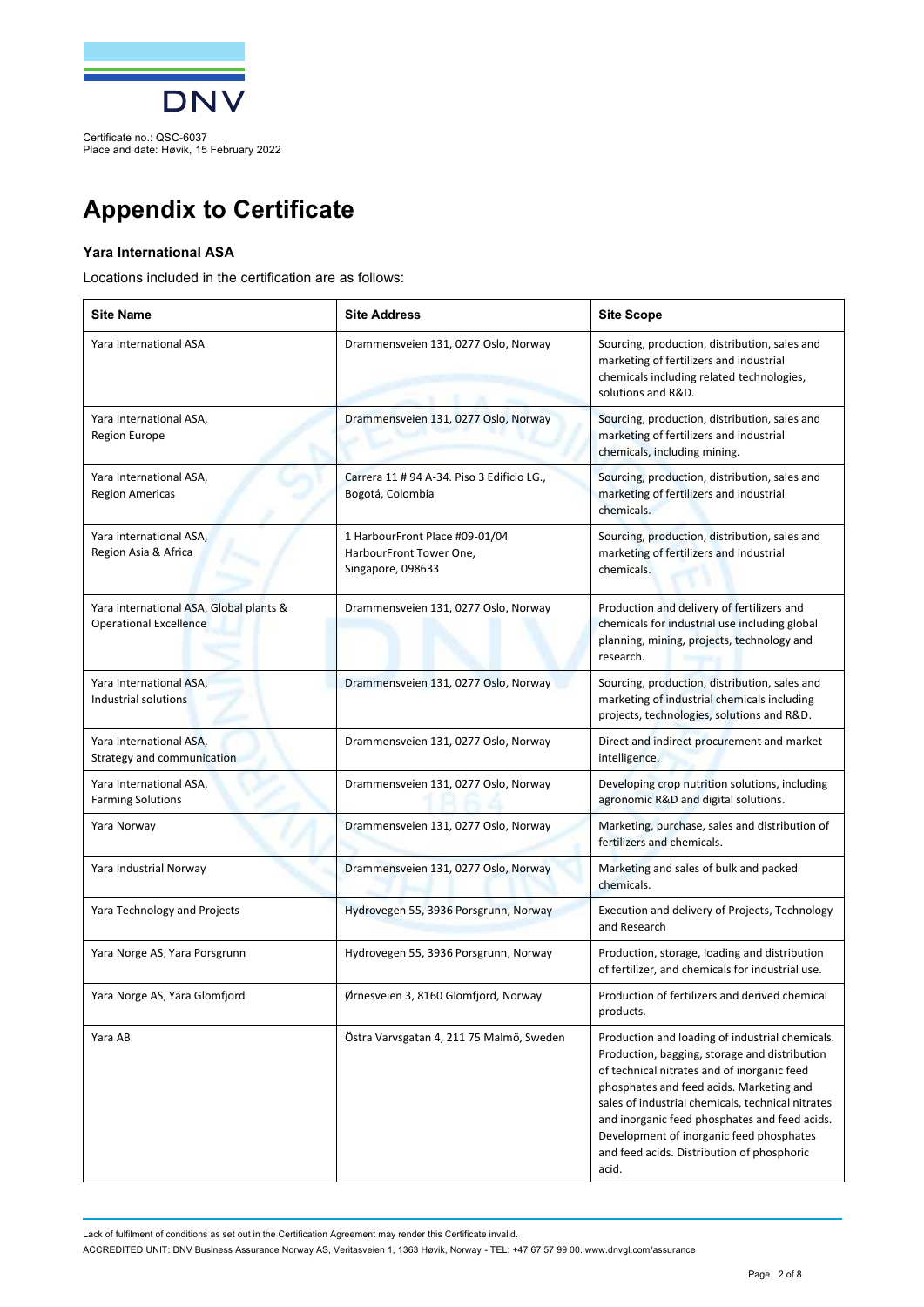

Place and date: Høvik, 15 February 2022

| <b>Site Name</b>                                                   | <b>Site Address</b>                                  | <b>Site Scope</b>                                                                                                                                                            |
|--------------------------------------------------------------------|------------------------------------------------------|------------------------------------------------------------------------------------------------------------------------------------------------------------------------------|
| Yara AB, Köping                                                    | Nya Hamnvägen 14, 731 36 Köping, Sweden              | Production and loading of industrial chemicals.<br>Production, bagging, storage and distribution<br>of technical nitrates.                                                   |
| Yara AB, Terminal Landskrona                                       | Andra Tvärgatan, 261 24 Landskrona, Sweden           | Bagging, storage and distribution of fertilizers.<br>Production and loading of industrial chemicals.                                                                         |
| Yara AB, Terminal Norrköping                                       | Kommendantvägen, 602 38 Norrköping,<br>Sweden        | Bagging, storage and distribution of fertilizers.<br>Production and loading of industrial chemicals.                                                                         |
| Yara AB, Terminal Åhus                                             | Steffen Sohstsgatan, 296 32 Åhus, Sweden             | Bagging, storage and distribution of fertilizers.<br>Production and loading of industrial chemicals.                                                                         |
| Yara Marine Technologies AS                                        | Drammensveien 134, 0277 Oslo, Norway                 | Sales, development, project execution and<br>after sales of marine technology emission<br>control systems for the maritime industry.                                         |
| Yara Marine Technologies AB / Gotheburg                            | Mölndalsvägen 93, 412 63 Gothenburg,<br>Sweden       | Sales, development, project execution and<br>after sales of marine technology emission<br>control systems for the maritime industry.                                         |
| Yara Marine Technologies AB / FAT &<br>Warehouse / Västra Frölunda | Klangfärgsgatan 3, 426 52 Västra Frölunda,<br>Sweden | Sales, development, project execution and<br>after sales of marine technology emission<br>control systems for the maritime industry.                                         |
| Yara Denmark                                                       | Vesterballevej 27, 7000 Fredericia, Denmark          | Marketing, purchase, sales and distribution of<br>fertilizers and chemicals.                                                                                                 |
| Yara Denmark,<br><b>Terminal Randers</b>                           | Tronholmen 59, 8960 Randers SØ, Denmark              | Bagging, storage and distribution of products.                                                                                                                               |
| Yara Denmark,<br><b>Terminal Vordingborg</b>                       | Brovejen 18, 4760 Vordingborg, Denmark               | Bagging, storage and distribution of products.                                                                                                                               |
| Yara Denmark,<br><b>Terminal Flex</b>                              | Masnedøvej 63, 4760 Vordingborg, Denmark             | Storage and distribution of products.                                                                                                                                        |
| Yara Sales & Marketing, Finland                                    | Bertel Jungin aukio 9, 02600 Espoo, Finland          | Sales, demand planning and marketing of field<br>and forest fertilizers, water-soluble and<br>specialty fertilizers and soil amendments<br>including agronomic R&D services. |
| Yara Suomi Oy, Industrial Solutions                                | Bertel Jungin aukio 9, 02600 Espoo, Finland          | Marketing and sales of bulk and packed<br>chemicals.                                                                                                                         |
| Yara Suomi Oy, Kokkola                                             | Kemirantie 1, 67900 Kokkola, Finland                 | Manufacturing of potassium sulphate and feed<br>phosphates and terminal operations.                                                                                          |
| Yara Suomi Oy, Siilinjärvi                                         | Nilsiäntie 501, 71800 Siilinjärvi, Finland           | Production, storage, loading and distribution<br>of fertilizer, and chemicals for industrial use.                                                                            |
| Yara Suomi Oy, Siilinjärvi Mine                                    | Nilsiäntie 501, 71800 Siilinjärvi, Finland           | Mining and ore beneficiation.                                                                                                                                                |
| Yara Suomi Oy, Uusikaupunki                                        | Hangontie 269, 23500 Uusikaupunki, Finland           | Production of plant nutrients and technical<br>chemicals, logistics of raw materials and<br>products, as well as customer deliveries.                                        |
| Yara Eesti OÜ                                                      | Silla keskus, Papiniidu 5, 80042 Pärnu, Estonia      | Marketing, purchase, sales and distribution of<br>fertilizers and chemicals.                                                                                                 |
| Yara Latvija SIA                                                   | Vienības gatve 109,1. stāvs, Rīga, 1058, Latvia      | Marketing, purchase, sales and distribution of<br>fertilizers and chemicals.                                                                                                 |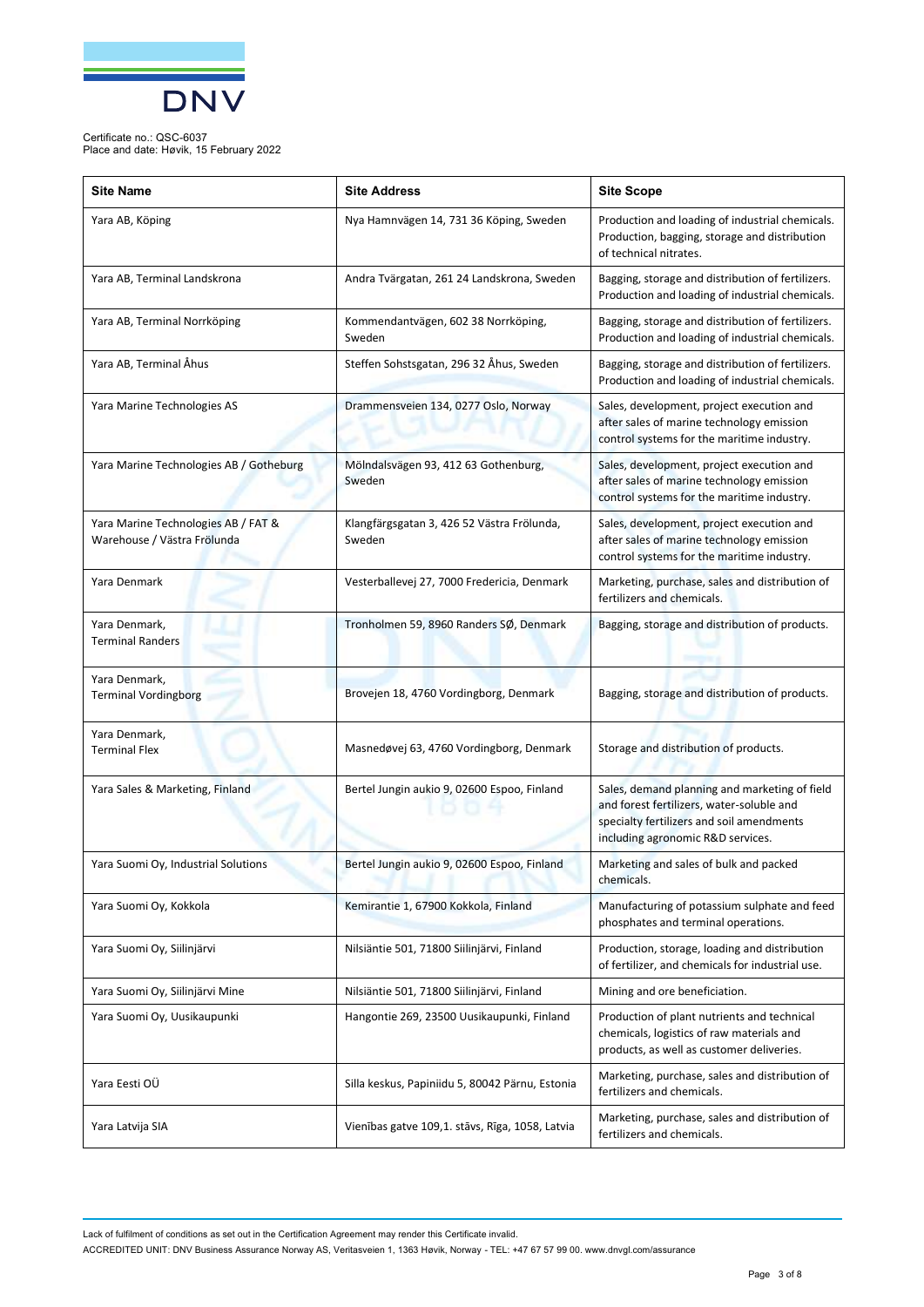

Place and date: Høvik, 15 February 2022

| <b>Site Name</b>                                          | <b>Site Address</b>                                                                             | <b>Site Scope</b>                                                                                                                                                                                                                                                                                                                                                                                                                                                                                                                                   |
|-----------------------------------------------------------|-------------------------------------------------------------------------------------------------|-----------------------------------------------------------------------------------------------------------------------------------------------------------------------------------------------------------------------------------------------------------------------------------------------------------------------------------------------------------------------------------------------------------------------------------------------------------------------------------------------------------------------------------------------------|
| Yara Lietuva, UAB                                         | Senasis Ukmergės kel., Užubaliai 4, 14302,<br>Vilnius, Lithuania                                | Customer support, transport operations<br>management and distribution of fertilizers and<br>chemicals.                                                                                                                                                                                                                                                                                                                                                                                                                                              |
| Yara Vlaardingen B.V.                                     | Zevenmanshaven Oost 67, 3133 CA<br>Vlaardingen, Netherlands                                     | Purchasing, production, storage and<br>distribution of liquid, water-soluble and<br>potting soil fertilizer. Sales and distribution<br>of chemicals.                                                                                                                                                                                                                                                                                                                                                                                                |
| Yara Industrial solutions Benelux                         | Zevenmanshaven Oost 67, 3133 CA<br>Vlaardingen, Netherlands                                     | Marketing, purchase, sales and distribution of<br>chemicals.                                                                                                                                                                                                                                                                                                                                                                                                                                                                                        |
| Yara Sluiskil B.V.                                        | Industrieweg 10, 4541 HJ Sluiskil, Netherlands                                                  | Production, storage and loading of Ammonia,<br>Ammonium Nitrate, Aqua Ammonia, Nitric<br>Acid, Liquid Carbon Dioxide (CO2) and Urea.<br>Inspection and testing of mechanical<br>equipment.                                                                                                                                                                                                                                                                                                                                                          |
| Yara Technology and Projects                              | Da Vincilaan 1, 1935 Zaventem, Belgium                                                          | Execution and delivery of projects.                                                                                                                                                                                                                                                                                                                                                                                                                                                                                                                 |
| Yara Tertre S.A. / N.V.                                   | Rue de la Carbo 10, 7333 Tertre, Belgium                                                        | Production, storage and forwarding of<br>Ammonia, Anhydrous Ammonia, Technical<br>Nitric Acid with a grade over 65% (a grade of<br>99% for overseas), Ammonium Nitrate<br>solution and Fertilizers. On behalf of Third<br>Party: production, storage and forwarding of<br>Technical Nitric Acid with a grade lower than<br>or equal to 65%, Technical Nitric Acid with a<br>grade of 99%, Aqua Ammonia, Technical<br>Ammonium Nitrate solution, 2-Ethyl Hexyl<br>Nitrate, liquefied Carbon Dioxide, production<br>and storage of Manganese Nitrate. |
| Yara France                                               | 77 Esplanade du Général de Gaulle -<br>Immeuble Opus 12, 92800 Puteaux, France                  | Marketing, purchase, sales and distribution of<br>fertilizers and chemicals.                                                                                                                                                                                                                                                                                                                                                                                                                                                                        |
| Yara France, Ambes                                        | Chemin de Pietru, 33810, Ambes, France                                                          | Production, internal transfer and preparation<br>for shipment of Nitric Acid, Ammonium Nitrate<br>Hot Solution and Ammonium Nitrate 33,5 %.<br>Reception and preparation for shipment of<br>Ammonia.                                                                                                                                                                                                                                                                                                                                                |
| Yara France, Le Havre                                     | Zone Portuaire du Havre, Route de la Breque<br>76700, Gonfreville-l'Orcher, France              | Manufacturing, internal transfer and provision<br>of product for fertilizer or industrial use:<br>Anhydrous Ammonia, included Ammonia High<br>Purity Solid Urea, included Animal Feed Grade<br>Urea Aqueous Ammonia Urea solution,<br>included AdBlue.                                                                                                                                                                                                                                                                                              |
| Yara France, Montoir de Bretagne                          | Zone Portuaire, Rue de la Goélette, 44550,<br>Montoir de Bretagne, France                       | Design activities, production, internal transfer<br>and dispatching of ammonium nitrate,<br>complex fertilizers, nitric acid and alkali.                                                                                                                                                                                                                                                                                                                                                                                                            |
| Yara UK Limited trading as Yara Industrial                | HQ: Harvest House, Europarc, Grimsby, North<br>East Lincolnshire, DN37 9TZ, United Kingdom      | The manufacture, procurement and supply of<br>chemicals and associated products.<br>Engineering and installation of product supply<br>and application systems. Technical support<br>and maintenance services for all supplied<br>products installations and associated<br>equipment.                                                                                                                                                                                                                                                                |
| Yara UK Limited trading as Yara Industrial<br>(Immingham) | Gresley Way, Immingham Dock, Immingham,<br>North East Lincolnshire, DN40 2NT, United<br>Kingdom |                                                                                                                                                                                                                                                                                                                                                                                                                                                                                                                                                     |
| Yara UK Limited                                           | HQ: Harvest House, Europarc, Grimsby, North<br>East Lincolnshire, DN37 9TZ, United Kingdom      | The procurement of fertilizers, allied products,<br>appropriate packaging materials and their                                                                                                                                                                                                                                                                                                                                                                                                                                                       |

Lack of fulfilment of conditions as set out in the Certification Agreement may render this Certificate invalid.

ACCREDITED UNIT: DNV Business Assurance Norway AS, Veritasveien 1, 1363 Høvik, Norway - TEL: +47 67 57 99 00. [www.dnvgl.com/assurance](http://www.dnvgl.com/assurance)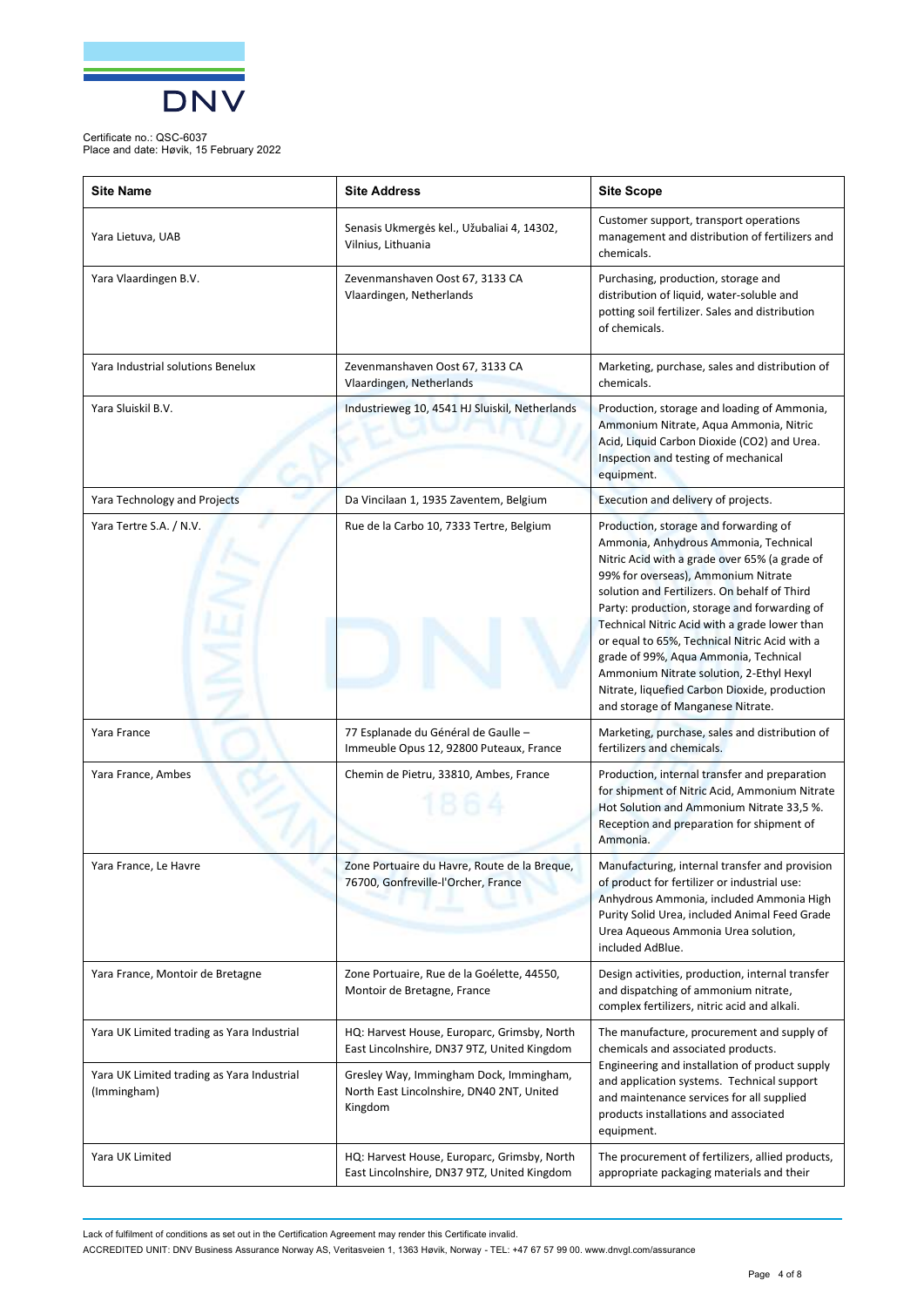

Place and date: Høvik, 15 February 2022

| <b>Site Name</b>                                         | <b>Site Address</b>                                                                                                   | <b>Site Scope</b>                                                                                                                                                                                                                                                                                                                                      |
|----------------------------------------------------------|-----------------------------------------------------------------------------------------------------------------------|--------------------------------------------------------------------------------------------------------------------------------------------------------------------------------------------------------------------------------------------------------------------------------------------------------------------------------------------------------|
| Yara UK Limited (Chedburgh)                              | Bury Road, Chedburgh, Bury-St-Edmunds,<br>Suffolk, IP29 4UQ, United Kingdom                                           | delivery to Third Party Operators and to Yara<br>production sites. The management of<br>blending, packaging, storage and dispatch of<br>solid fertilizers. The blending, appropriate<br>packaging, storage and distribution of fluid<br>fertilizers at Yara production sites. The sale<br>and delivery to customers of solid and fluid<br>fertilizers. |
| Yara UK Limited (Elvington)                              | York Road, Elvington, YO41 4XP, United<br>Kingdom                                                                     |                                                                                                                                                                                                                                                                                                                                                        |
| Yara UK Limited (Immingham)                              | Gresley Way, Immingham Dock, Immingham,<br>North East Lincolnshire, DN40 2NT, United<br>Kingdom                       |                                                                                                                                                                                                                                                                                                                                                        |
| Yara UK, Pocklington                                     | Manor Place, Wellington Road, Pocklington<br>Industrial Estate, Pocklington, York, YO42 1DN,<br><b>United Kingdom</b> | The design, manufacture and supply of crop<br>nutrition products and the provision of<br>agricultural analysis services.                                                                                                                                                                                                                               |
| Yara GmbH & Co KG                                        | Hanninghof 35, 48249 Dülmen, Germany                                                                                  | Marketing, purchase, sales and distribution of<br>fertilizers and chemicals.                                                                                                                                                                                                                                                                           |
| Yara GmbH & Co KG,<br>Hanninghof/Dülmen                  | Hanninghof 35, 48249 Dülmen, Germany                                                                                  | Agronomic R&D services.                                                                                                                                                                                                                                                                                                                                |
| Yara Brunsbüttel GmbH                                    | Holstendamm 2, 25572 Büttel, Germany                                                                                  | Manufacture of ammonia, urea, argon,<br>nitrogen, Sulphur, ammonia solutions, urea<br>solutions and vanadium oxides.                                                                                                                                                                                                                                   |
| Yara Rostock Zweigniederlassung der Yara<br>GmbH & Co KG | Werkstraße 1, 18184 Poppendorf, Germany                                                                               | Production of nitric acid, nitrate fertilizer and<br>technical grades ammonium nitrates.                                                                                                                                                                                                                                                               |
| Yara Switzerland AB                                      | Route de Florissant 13, Geneva, Switzerland                                                                           | Global procurement and operations (including<br>global planning).                                                                                                                                                                                                                                                                                      |
| Yara Iberian                                             | S.A.U Calle Infanta Mercedes, 31-2º, 28020<br>Madrid, Spain                                                           | Marketing, purchase, sales and distribution of<br>fertilizers and chemicals.                                                                                                                                                                                                                                                                           |
| Yara Iberian, Almeria                                    | S.A.U. Calle Esparto, 4, 04745 La Mojonera -<br>Almería, Spain                                                        | Marketing, purchase, sales and distribution of<br>fertilizers and chemicals.                                                                                                                                                                                                                                                                           |
| Yara Italia S.p.A.                                       | Via Benigno Crespi 57, 20159 Milano, Italy                                                                            | Marketing, purchase, sales and distribution of<br>chemicals.                                                                                                                                                                                                                                                                                           |
| Yara Italia S.p.A.                                       | Piazzale Guido Donegani 12, 44122 Ferrara,<br>Italy                                                                   | Management production plant of liquid<br>Carbon Dioxide, technical and food grade.<br>Production of Ammonia, Urea, Ureic and<br>Ammonia Solutions, Argon. Provision of the<br>service of analytical controls of emissions to<br>water and finished products.                                                                                           |
| Yara Italia S.p.A.                                       | Via Baiona, 107, 48123 Ravenna, Italy                                                                                 | Industrialization and production of solid and<br>liquid fertilizers and technical products: Nitric<br>Acid, UAN (Urea-Ammonium Nitrate),<br>Ammonium Nitrate and complex fertilizers.                                                                                                                                                                  |
| Yara Hellas S.A.                                         | 143 Syngrou Avenue 17121 Nea Smyrni,<br>Athens, Greece                                                                | Marketing, purchase, sales and distribution of<br>fertilizers and chemicals.                                                                                                                                                                                                                                                                           |
| Yara Hellas, Terminal Volos                              | Industrial Block 9A, 6th street,<br>B' Industrial Area Volos, 37500 Velestino,<br>Feres, Greece                       | Bagging, storage and distribution of products.                                                                                                                                                                                                                                                                                                         |
| Yara Bulgaria LTD                                        | Bul. "Osmi primorski polk" 115, fl.5, 9002<br>Varna, Bulgaria                                                         | Marketing, purchase, sales and distribution of<br>fertilizers and chemicals.                                                                                                                                                                                                                                                                           |
| Yara AGRI Czech Republic Ltd                             | Dušní 907, 110 00 Staré Město, Czech Republic                                                                         | Marketing, purchase, sales and distribution of<br>fertilizers and chemicals.                                                                                                                                                                                                                                                                           |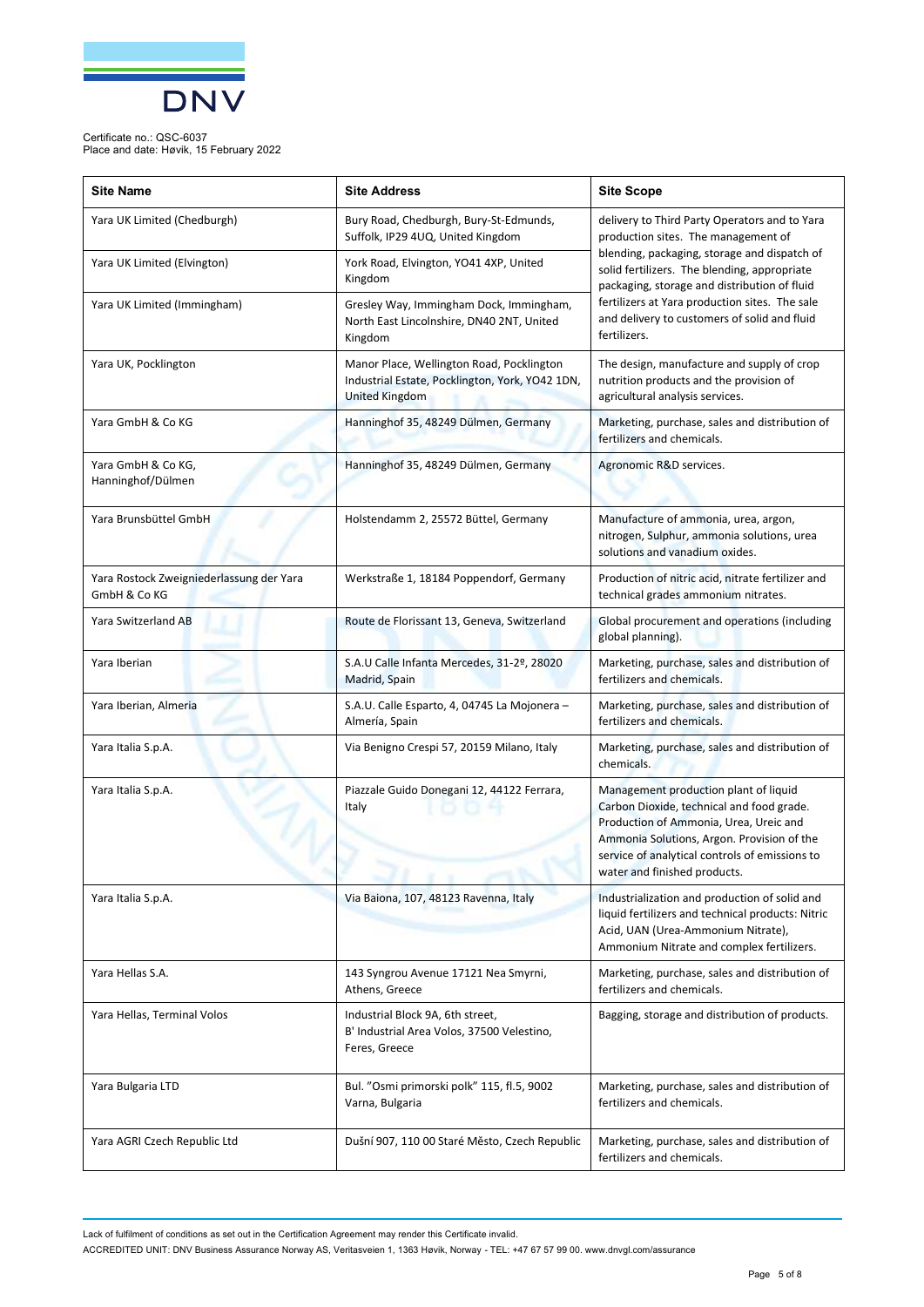

Place and date: Høvik, 15 February 2022

| <b>Site Name</b>                             | <b>Site Address</b>                                                                                                                                                 | <b>Site Scope</b>                                                                                                                                                                      |
|----------------------------------------------|---------------------------------------------------------------------------------------------------------------------------------------------------------------------|----------------------------------------------------------------------------------------------------------------------------------------------------------------------------------------|
| Yara Hungària Kft.                           | Szabadság tér 4 (lot number: 103/1), 8200<br>Veszprém, Hungary                                                                                                      | Marketing, purchase, sales and distribution of<br>fertilizers and chemicals.                                                                                                           |
| Yara Poland Sp.z.o.o / Szczecin              | Malczewskiego 26, 71-612 Szczecin, Poland                                                                                                                           | Marketing, purchase, sales and distribution of<br>fertilizers and chemicals.                                                                                                           |
| Yara Poland, Terminal Wałcz                  | Kołobrzeska 53, 78-600 Wałcz, Poland                                                                                                                                | Bagging, storage and distribution of products.                                                                                                                                         |
| Yara Ukraine & CIS/CAC                       | V.Lobanovskyi Ave 6A, Office 142<br>03037 Kyiv, Ukraine                                                                                                             | Marketing, purchase, sales and distribution of<br>fertilizers and chemicals.                                                                                                           |
| Yara ZAO                                     | Ryazanskiy prospect 10 stroenie 18, BC<br>"Chameleon", office 8.11, 109428, Moscow,<br><b>Russia</b>                                                                | Marketing, purchase, sales and distribution of<br>fertilizers and chemicals.                                                                                                           |
| Yara Agri Trade Misr                         | Tiba Buildings No. B3, Zahraa AL Maadi, Cairo,<br>Egypt                                                                                                             | Marketing, purchase, sales and distribution of<br>fertilizers and chemicals.                                                                                                           |
| Yara Animal Nutrition South Africa (Pty) Ltd | Moss Kolnik Dve, Umbogintwini Industrial<br>Complex, 4126 Durban, South Africa                                                                                      | Manufacturing and supply of inorganic feed<br>phosphates and core ingredients.                                                                                                         |
| Yara International (M) Sdn Bhd               | PT 121631 (Lot 10) Jalan Sungai Pinang<br>4/3(KS04) Kawasan Industri Pulau<br>Indah.Pelabuhan Klang<br>42920 Klang Bandar Diraja. Selangor Darul<br>Ehsan, Malaysia | Manufacture of Calcium nitrate solution.                                                                                                                                               |
| Yara International (M) Sdn Bhd               | Lot 3.02, Level 3, 1 First Avenue, Bandar<br>Utama, 47800 Petaling Jaya Selangor Darul<br>Ehsan, Malaysia                                                           | Blending, packaging, storage, delivery, sales<br>and marketing of fertilizers, development and<br>promotion of crop nutrition solutions.                                               |
| Yara Fertilizer Complex Babrala              | Babrala - PIN - 242021, District - Sambhal,<br>Uttar Pradesh, India                                                                                                 | Marketing, purchase, sales and distribution of<br>fertilizers and chemicals.                                                                                                           |
| Yara Vietnam Co. Ltd.                        | 138-142 Hai Ba Trung Da Kao Ward, District 1,<br>Ho Chi Minh City, Vietnam                                                                                          | Blending, packaging, storage, delivery, sales<br>and marketing of fertilizers, Development and<br>promotion of crop nutrition solutions.                                               |
| Yara Belle Plaine Inc.                       | 2, Kalium Road, Belle Plaine, SK, SOG 0G0,<br>Canada                                                                                                                | Production of Anhydrous Ammonia, Granular<br>Urea, Feed Grade Urea and Liquid Urea<br>Ammonium Nitrate (UAN) fertilizers and Diesel<br>Exhaust Fluid (DEF).                            |
| Yara Trinidad Ltd.                           | Light Pole No. 887 Southern Main Road,<br>Savonetta, Trinidad and Tobago,                                                                                           | Manufacture and sales of Anhydrous<br>Ammonia, sales of Carbon Dioxide,<br>procurement, storage, and sales of Sulphuric<br>Acid, and the provision of harbour services.                |
| Yara Mexico S. de R. L. de C. V.             | Av Americas No. 1545, Piso 24, Colonia<br>Providencia, 44630, Guadalajara, Jalisco,<br>Mexico                                                                       | Blending, packaging, storage, delivery, sales<br>and marketing of fertilizers, Development and<br>promotion of crop nutrition solutions.                                               |
| Yara Costa Rica SRL                          | Oficentro Galicia, Piso 2, frente a La Pozuelo,<br>La Uruca, San Jose, Costa Rica                                                                                   | Blending, packaging, storage, delivery, sales<br>and marketing of fertilizers, development and<br>promotion of crop nutrition solutions.                                               |
| Yara Colombia S.A.                           | Carrera 11 # 94 A-34. Piso 3 Edificio LG.,<br>Bogotá, Colombia.                                                                                                     | Blending, packaging, storage, delivery, sales<br>and marketing of fertilizers, development and<br>promotion of crop nutrition solutions.                                               |
| Yara Cartagena                               | Yara Cartagena, Colombia, Km 11 Mamonal<br>Industrial Zone, Cartagena, Colombia                                                                                     | Production, storage, loading and unloading of:<br>Ammonia, Nitric acid, Ammonium nitrate,<br>compound fertilizers (NPK), Calcium nitrate,<br>and bulk blends and straight fertilizers. |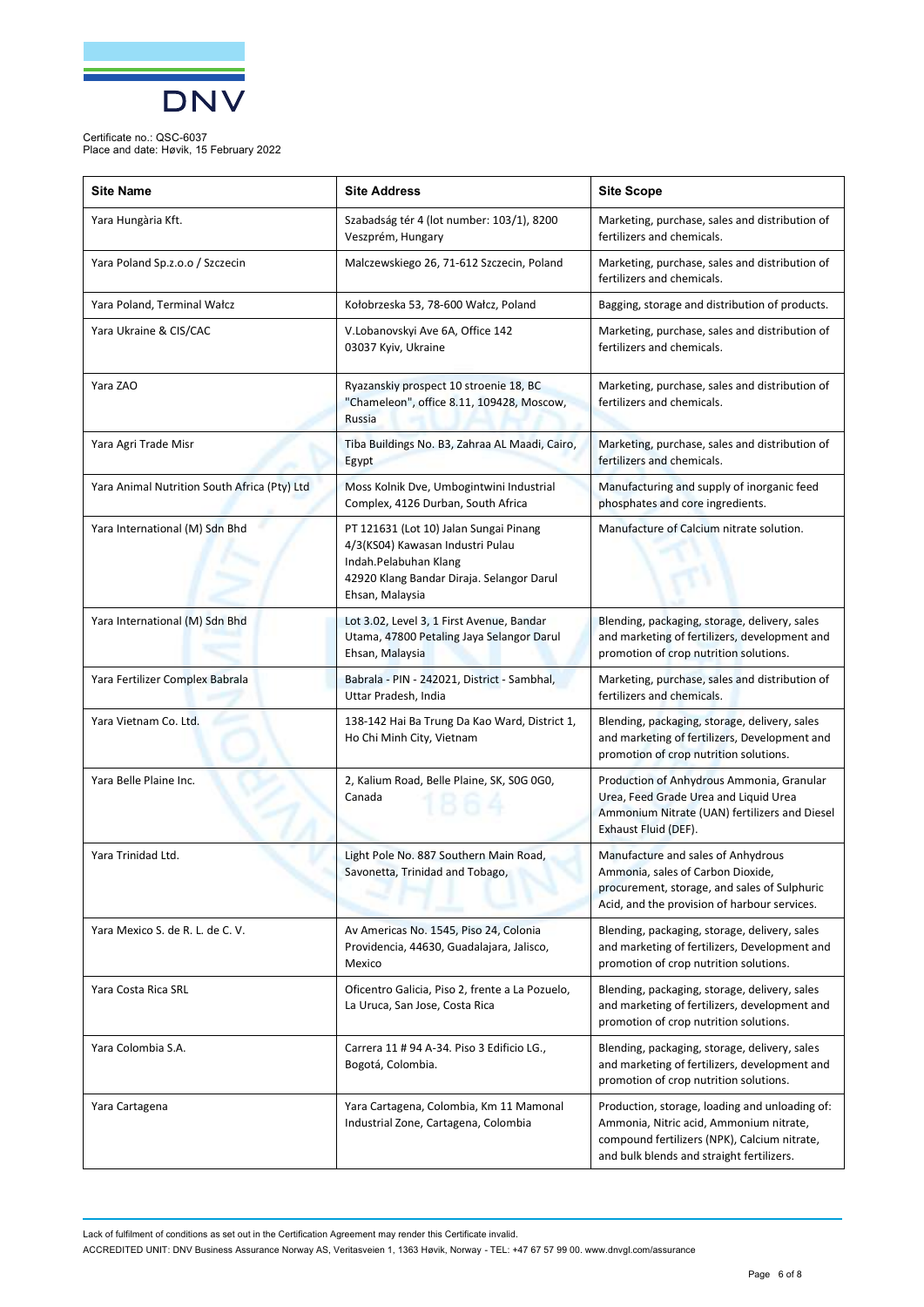

Certificate no.: QSC-6037 Place and date: Høvik, 15 February 2022

| <b>Site Name</b>                                    | <b>Site Address</b>                                                                                                                         | <b>Site Scope</b>                                                                                                                                                                                                            |
|-----------------------------------------------------|---------------------------------------------------------------------------------------------------------------------------------------------|------------------------------------------------------------------------------------------------------------------------------------------------------------------------------------------------------------------------------|
| Yara Bolivia Fertilizantes S.R.L.                   | Calle Mariano Zambrana Nro. 700, Santa Cruz -<br><b>Bolivia</b>                                                                             | Advisory and consulting services related to<br>agricultural fertilizers in general.                                                                                                                                          |
| Yara Guatemala S.A.                                 | Calzada Roosvelt 33-86, Zona 7, Edificio<br>Ilumina, Nivel 11, Oficina 1102, Ciudad de<br>Guatemala, Guatemala                              | Blending, packaging, storage, delivery, sales<br>and marketing of fertilizers, Development and<br>promotion of crop nutrition solutions.                                                                                     |
| Yarecuador Cía. Ltda.                               | Km 1,5 vía a Samborondón, Edificio Del Portal,<br>oficina 107, 092301, Guayaquil, Ecuador                                                   | Blending, packaging, storage, delivery, sales<br>and marketing of fertilizers, Development and<br>promotion of crop nutrition solutions.                                                                                     |
| Yara Peru S.R.L.                                    | Calle Monterrey 355, Dpto 601, Urb. Chacarilla<br>del Estanque, Santiago de Surco, Lima - Perú                                              | Advisory services, purchase and sales of<br>fertilizers.                                                                                                                                                                     |
| Yara Brasil Fertilizantes S/A<br>Rio Grande unit    | Av. Almirante Maximiano Fonseca, 2001 - Vila<br>Mangueira, 96204-040, Rio Grande, Brazil                                                    | Solid and liquid storage, loading and unloading<br>in bulk of fertilizer raw materials and<br>production of mineral fertilizers (super<br>phosphate and blend).                                                              |
| Yara Brasil Fertilizantes S/A<br>Ponta Grossa unit  | 2899, Olindo Justus St., Vila Vendrami, 84043-<br>482 Ponta Grossa, Brazil                                                                  | Solid storage, loading and unloading in bulk of<br>fertilizer raw materials and production of<br>mineral fertilizers (super phosphate and<br>blend).                                                                         |
| Yara Cubatao                                        | Estrada Engenheiro Plinio de Quairoz, 1.100,<br>Bairro: Jardim São Marco, Brazil                                                            | Production and distribution of industrial<br>chemicals.                                                                                                                                                                      |
| Yara Brasil Fertilizantes S/AA                      | Avenida Bernardo Geisel Filho, S/N°,<br>11555-902 - Cubatão/SP, Brasil                                                                      | Production of nitric acid diluted and<br>concentrated, production of low density<br>ammonium nitrate, emulsion grade<br>ammonium nitrate and ammonium nitrate<br>solutions.                                                  |
| Yara Brasil Fertilizantes S/AA                      | Av. Engenheiro Plínio de Queiroz, S/N°,<br>11570-000 - Cubatão/SP, Brasil                                                                   | Manufacture of sulphuric acid,<br>monoammonium phosphatic fertilizers (Map),<br>nitric acid diluted, ammonium nitrate<br>fertilizers, high density ammonium nitrate,<br>ammonium nitrate solutions and anhydrous<br>ammonia. |
| Yara Brasil Fertilizantes S/AA                      | Av. Engenheiro Plínio de Queiroz, S/N°,<br>11570-000 - Cubatão/SP, Brasil                                                                   | Production, industrialization and sales of<br>simple and mixed fertilizers, NPK complex,<br>sulphuric acid and fluorsilic acid.                                                                                              |
| Yara Brazil Sales and Marketing – SUM1 unit         | Av. São Judas Tadeu, nº 880, Bairro Jardim São<br>Judas Tadeu (Nova Veneza) CEP: 13.180-570,<br>Sumaré/SP, Brazil.                          | Process of mixing and filling fertilizers of solid.                                                                                                                                                                          |
| Yara Brazil Sales and Marketing - SUM2 unit         | Av. São Judas Tadeu, nº 880, Bairro Jardim São<br>Judas Tadeu (Nova Veneza) CEP: 13.180-570,<br>Sumaré/SP, Brazil.                          | Production and commercialization of liquid<br>and solid fertilizers, of foliar application, in the<br>soil cover or granulated covering.                                                                                     |
| Yara Brazil Sales and Marketing - ROO1 unit         | Rua Nato Vetorasso, 1301, Parque Industrial<br>Fabrício Vetorasso - CEP: 78.705-000,<br>Rondonópolis/MT, Brasil.                            | Blending and filling of mineral fertilizers at the<br>Rondonópolis-MT Pole                                                                                                                                                   |
| Yara Brazil Sales and Marketing - ROO4 unit         | Rodovia Anel Viário Conrado Sales Brito, s/nº,<br>290 metros após a BR-364, Bairro Zona Rural -<br>CEP: 78710-129, Rondonópolis/MT, Brasil. | Blending and filling of mineral fertilizers at the<br>Rondonópolis-MT Pole                                                                                                                                                   |
| Yara Brazil Sales and Marketing - Cubatão unit<br>5 | Estrada Engenheiro Plínio de Queiroz, 1.100,<br>Jardim São Marcos CEP: 11570-902,<br>Cubatão/SP, Brasil.                                    | Process of mixing and marketing fertilizers.                                                                                                                                                                                 |